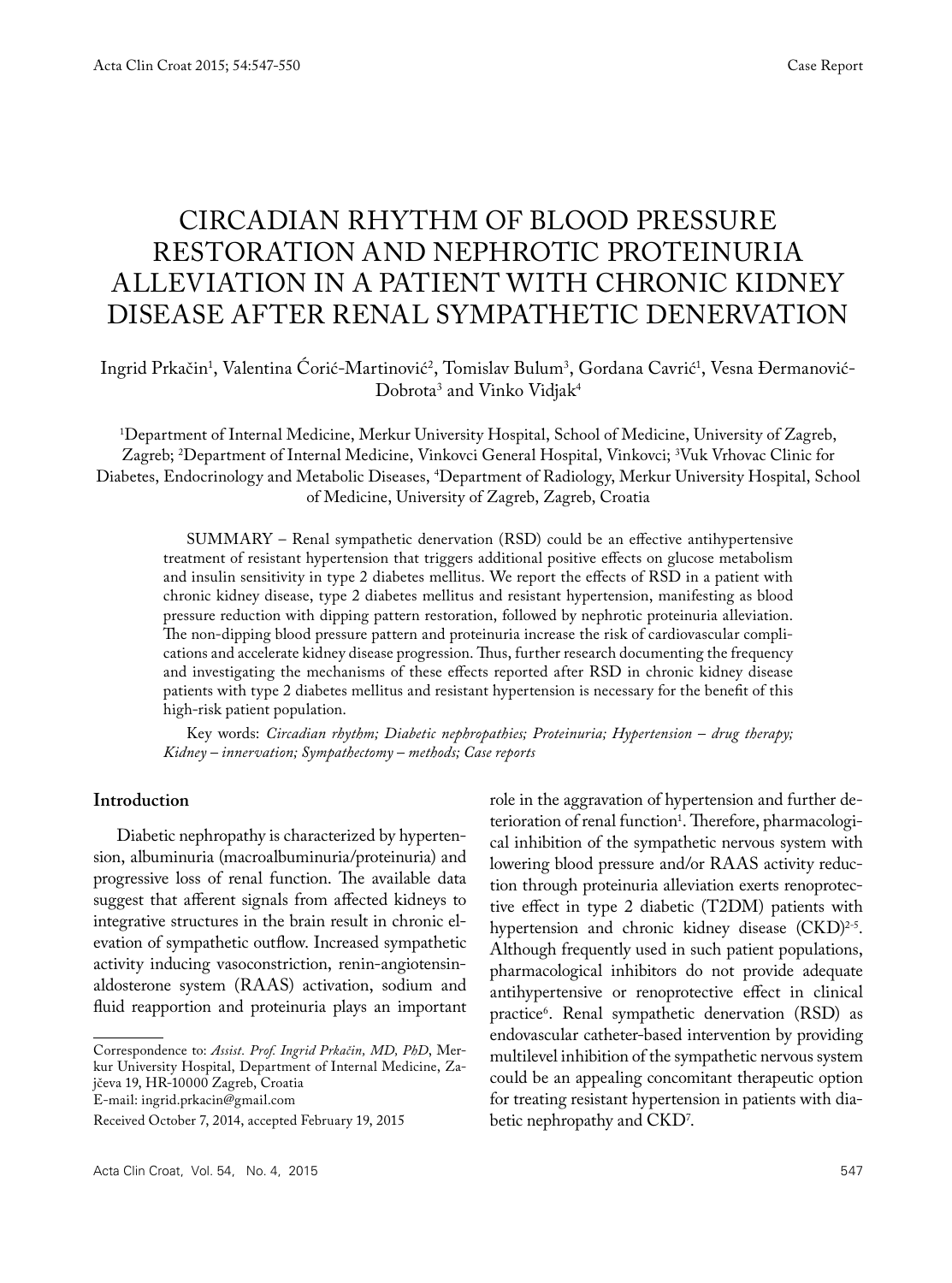# **Case Report**

Here we describe a case of a 57-year-old male with diabetic nephropathy and CKD stage 3, submitted to RSD due to severe hypertension resistant to treatment with seven antihypertensive drugs from different (complementary) drug classes including an appropriately dosed diuretic. These drugs were: 10 mg ramipril qd (angiotensin-converting enzyme inhibitor), 40 mg nifedipine delayed-release bid (calcium channel blocker), 90 mg urapidil bid (direct vasodilator), 10 mg torsemide qd (diuretic), 320 mg valsartan qd (angiotensin receptor blocker), 0.6 mg in the evening moxonidine (centrally acting sympatholytic) and 50 mg spironolactone qd dose (aldosterone antagonist).

Before the intervention, antihypertensive treatment was optimized according to the BHS/NICE treatment algorithm adapted from CG127; non-concordance with pharmacotherapy as well as secondary forms of hypertension were excluded. The patient had had T2DM for seven years and was educated on selfmanagement and treated with oral antidiabetic agents (OADs). In 2010, the patient was diagnosed with diabetic nephropathy based on increased urinary albumin excretion (UAE), with no hematuria and normal kidney ultrasound dimensions. Three months prior to RSD, the creatinine-based estimated glomerular filtration rate (eGFR) decreased to <60 mL/min/1.73m<sup>2</sup> and OADs therapy (metformin and glimepiride) was replaced with the insulin secretagogue gliquidone, 30 mg bid.

The RSD treatment method and its potential risks and benefits were explained to the patient and his written consent was obtained. RSD was performed with standard radiofrequency delivery system with ablation catheter (5F system/6F guide catheter; Symplicity<sup>TM</sup> RDN System, Medtronic Inc., Mountain View, CA, USA) inserted through the femoral artery. Additionally, multiple three-dimensional imaging and catheter monitoring were used to precisely pinpoint the sites of radiofrequency energy delivery, engaging the renal artery bilaterally. Five nerve ablations on each side were performed. The RSD procedure was completed without any complications. The 24-hour ambulatory blood pressure monitoring (ABPM), medication therapy and laboratory analysis were assessed at baseline (before RSD), and at 1-, 3- and 6-month follow up visits.

The ABPM data were divided into 3 eight-hour segments: morning (06.00-14.00 h), afternoon (14.00- 22.00 h) and sleep-time (22.00-06.00 h). The mean arterial pressure  $(MAP = [(2 \times diastolic) + systolic]/3)$ was calculated for each segment and expressed as mean ± standard deviation (SD). Comparison of two means was performed using the Student's t-test. Comparison of several means was performed using two-way (two factors tested) analysis of variance and the Newman-Keuls *post hoc* test. Changes between the baseline and consecutive follow up visits within the same eighthour segment were considered statistically significant if p<0.001 (two-tailed). Statistical analysis was per-

| Parameter                | Before RSD   | After RSD    |              |              |
|--------------------------|--------------|--------------|--------------|--------------|
|                          |              | 1 month      | 3 months     | 6 months     |
| Systolic ABPM (mm Hg)    | $198 \pm 24$ | $172 \pm 20$ | $174 \pm 17$ | $178 \pm 16$ |
| Diastolic ABPM (mm Hg)   | $92 \pm 14$  | $85 \pm 18$  | $85+24$      | $67+8$       |
| Heart rate (bpm)         | $74 \pm 8$   | $74 \pm 11$  | $74 \pm 20$  | $60 \pm 6$   |
| Night/day ratio of MAP   | 1.11         | 0.85         | 0.86         | 0.86         |
| Serum creatinine (mol/L) | 154          | 174          | 217          | 171          |
| eGFR $(mL/min/1.73m2)$   | 39           | 35           | 32           | 33           |
| Urinary protein (mg/day) | 4605         | 1900         | 554          | 591          |
| Urinary albumin (mg/day) | 4325         | 1798         | 458          | 442          |

*Table 1. Blood pressure and renal function before and after renal sympathetic denervation*

RSD = renal sympathetic denervation; ABPM = ambulatory blood pressure measurements (24-hour); eGFR (MDRD) = excretion glomerular filtration rate; MAP = mean arterial pressure; ABPM and heart rate values are expressed as mean standard deviation (SD); other data are presented as number.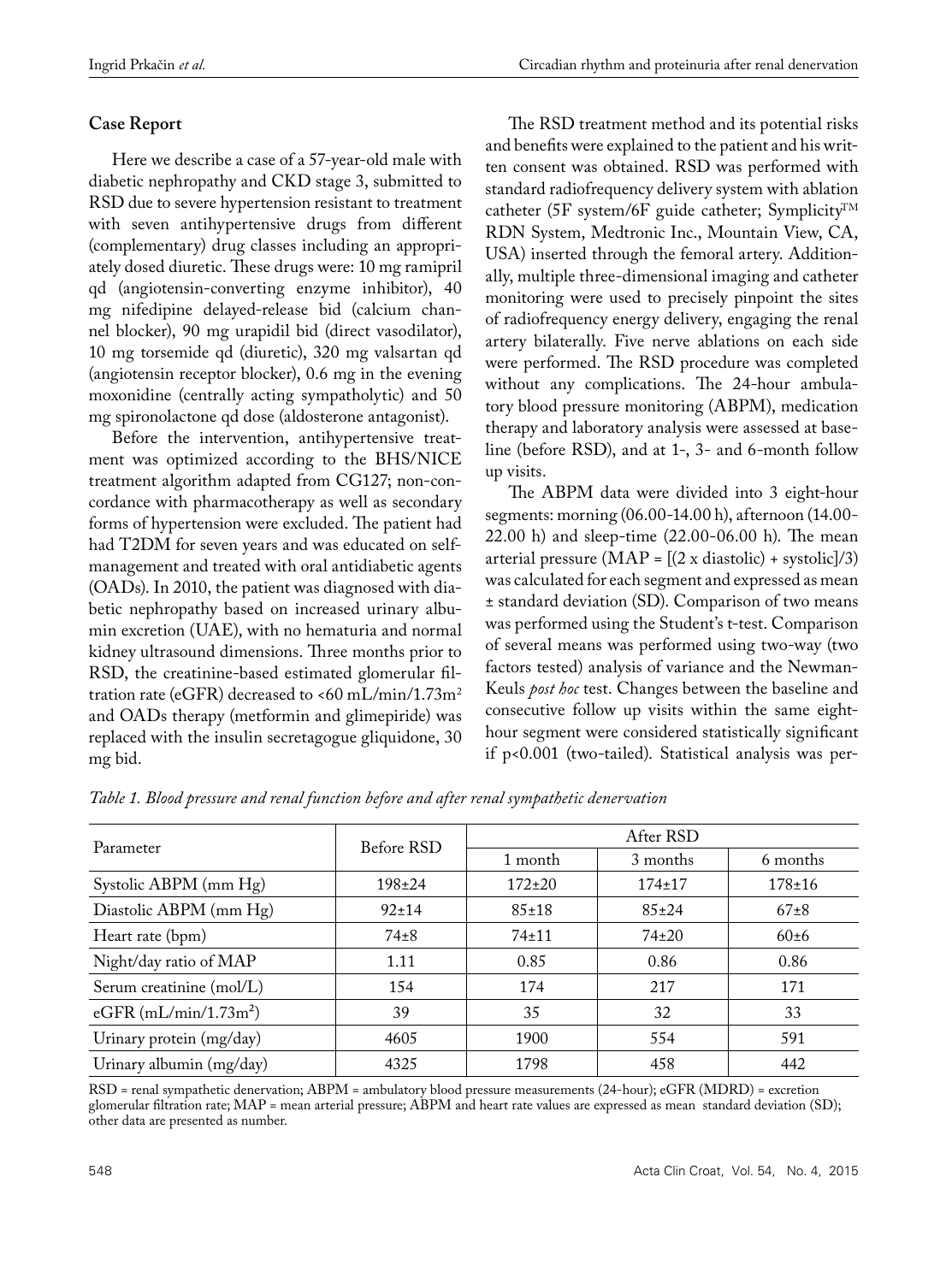formed using the STATISTICA 10, 2011 software (Stat Soft Inc., Tulsa, OK, USA).

The ABPM at baseline revealed hypertension with non-dipping BP pattern before RSD. The RSD significantly decreased MAP at month 1, 3 and 6 (100.8±11.4 mm Hg; 101.6±10.5 mm Hg; and 92.1±11.9 mm Hg, respectively) compared to baseline (137.2±16.5 mm Hg), significantly decreased morning MAP at month 1 and 6, and restored the dipping BP pattern (circadian blood pressure rhythm) (Fig. 1). An additional positive effect of RSD on nephrotic proteinuria alleviation was observed (Table 1), with better control of diabetes (HbA1c 7.1% before RSD, 6.8% at 3 months after RSD and 6.9% at 6 months after RSD). Moreover, we observed 87% serum renin reduction 6 months after RSD compared to baseline. Antihypertensive drug treatment dose and regimen remained the same throughout the 6-month period. There were no changes in antidiabetic treatment.



RSD = renal sympathetic denervation; BS = baseline (before RSD); MAP = mean arterial pressure; 1 = 1-month follow up visit,  $3 = 3$ -month follow up visit;  $6 = 6$ -month follow up visit; MAP values are mean ± SD; \*statistically significant difference (p<0.001).

*Fig. 1. Circadian blood pressure rhythm before and after renal sympathetic denervation.* 

#### **Discussion**

To the best of our knowledge, this is the first case report of a CKD patient with nephropathy and resistant hypertension having limiting effect on BP level optimization, but circadian rhythm restoration and nephrotic proteinuria alleviation after RSD treatment. Neither the Symplicity Trials nor the European Society of Cardiology Recommendations find CKD patients with eGFR 45 mL/min/1.73m<sup>2</sup> and resistant hypertension to be eligible for  $\operatorname{RSD}$  treatment $^{\mathrm{s}}$ . However, individual data show antihypertensive effects of RSD intervention in CKD patients with eGFR 45  $\rm mL/min/1.73m^{2}$  and resistant hypertension<sup>9</sup>.

Normal circadian BP rhythm includes nocturnal BP decline, i.e. the dipping BP pattern (more than 10% sleep-time relative BP decline). In T2DM patients, the non-dipping pattern is highly correlated with the rate of albumin excretion; 80% of T2DM patients with albuminuria A3 (macroalbuminuria) were found to have loss of sleep-time BP decline10. The non-dipping BP pattern was demonstrated to be related to a more prominent failure to respond to antihypertensive medication<sup>11</sup>. Moreover, it accelerates kidney disease progression to end-stage renal failure and increases the risk of cardiovascular complications<sup>10,11</sup>. Therefore, RSD elicited sleep-time BP decline is expected to have multiple long term benefits. In addition, proteinuria alleviation after RSD intervention is an important observation. Proteinuria is an independent risk factor for kidney disease progression and recognition of the antiproteinuric treatment is essential for providing renoprotection $12$ .

Further research documenting the frequency and investigating the mechanisms of these effects reported after RSD in CKD patients with T2DM and resistant hypertension is necessary, as RSD may constitute an effective treatment option to reduce cardiovascular risk and kidney failure progression.

#### *Acknowledgment*

We highly appreciate the expertise and help of Professor Stevo Julius, MD, PhD (Cardiovascular Center, Ann Arbor, MI, USA) for critical review of the manuscript.